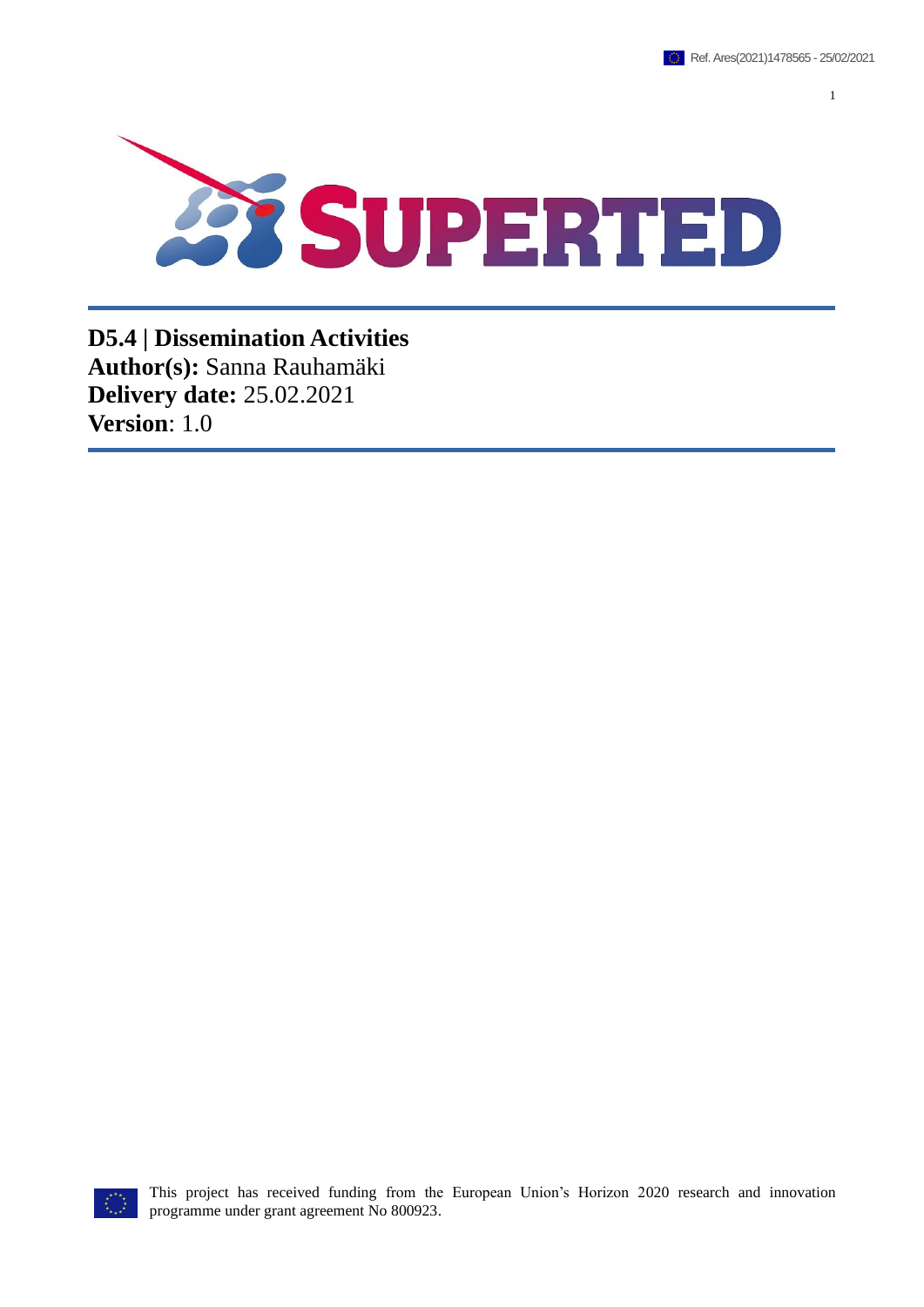| Project Acronym:     | <b>SUPERTED</b>                                                                 |  |  |
|----------------------|---------------------------------------------------------------------------------|--|--|
| Project Full Title:  | Thermoelectric detector based on superconductor-ferromagnet<br>heterostructures |  |  |
| Call:                | H2020-FETOPEN-2016-2017                                                         |  |  |
| Topic:               | FETOPEN-01-2016-2017                                                            |  |  |
| Type of Action:      | <b>RIA</b>                                                                      |  |  |
| <b>Grant Number:</b> | 800923                                                                          |  |  |
| Project URL:         | https://superted-project.eu/                                                    |  |  |

| Editor:                           | Sanna Rauhamäki, University of Jyväskylä      |
|-----------------------------------|-----------------------------------------------|
| Deliverable nature:               | Report(R)                                     |
| Dissemination level:              | Public (PU)                                   |
| <b>Contractual Delivery Date:</b> | 28.02.2021                                    |
| <b>Actual Delivery Date:</b>      | 25.02.2021                                    |
| Number of pages:                  | 9                                             |
| Keywords:                         | dissemination, public outreach, press release |
| $Author(s)$ :                     | Sanna Rauhamäki, University of Jyväskylä      |
| $Contributor(s)$ :                | Tero Heikkilä, University of Jyväskylä        |
| External contributor(s):          |                                               |

#### **Abstract**

This is a draft report of the dissemination activities by the 30<sup>th</sup> month of the project.

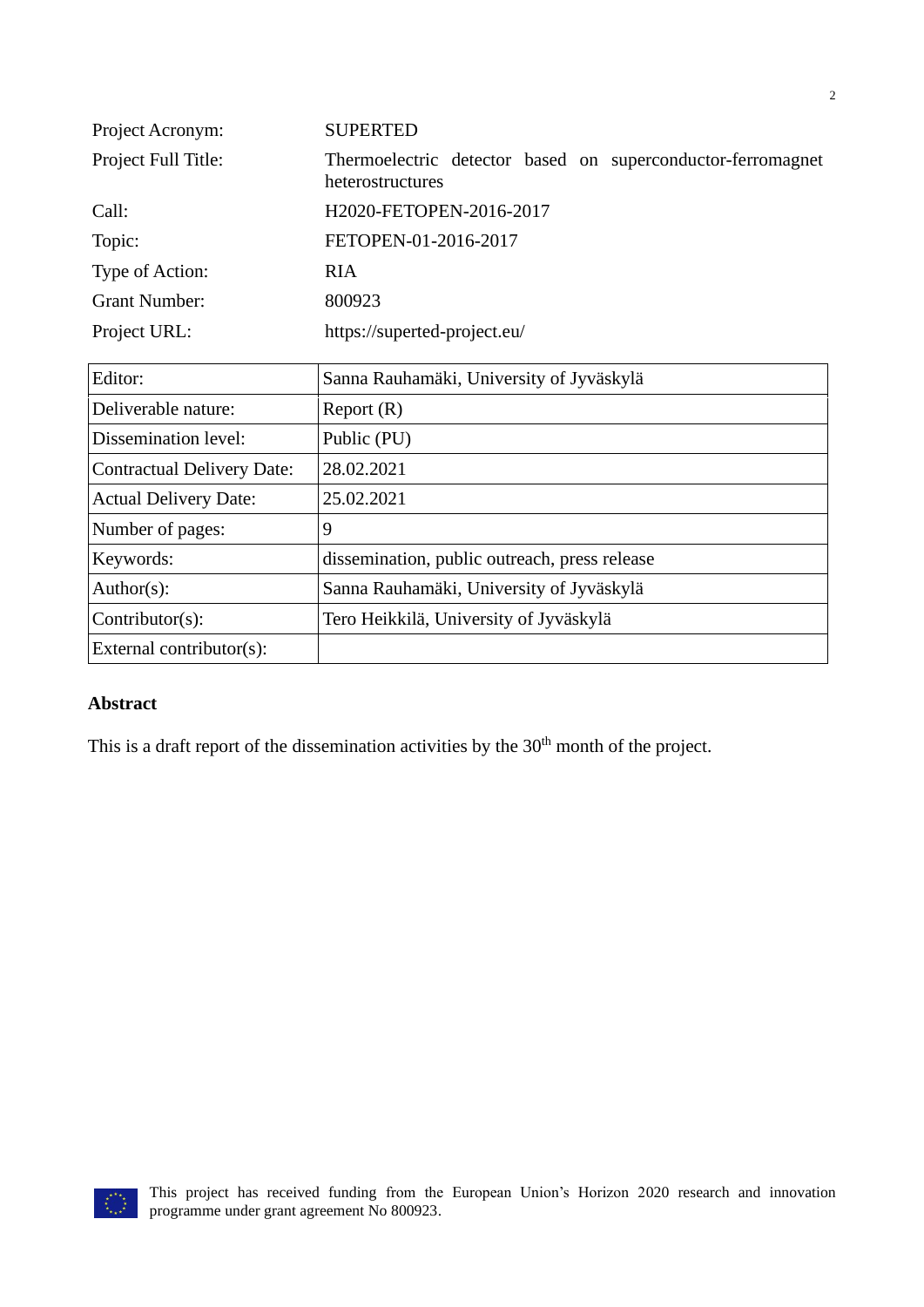## **1. Introduction**

According to European Commission guidelines<sup>1</sup>, the H2020 principles direct participants to take part in both dissemination and exploitation activities. In SUPERTED D4.4 Dissemination and exploitation plan, the dissemination activities are defined as follows:

➢ Dissemination is **about results only**, it transfers knowledge "to the ones that can best make use of it" and "maximizes the impact of research, enabling the value of results to be potentially wider than the original focus". Some examples are peer-reviewed publications, presentations on scientific conferences and social events.

Each of the project partners are responsible for implementing the dissemination activities on their own areas of expertise. Since the dissemination and exploitation plan (DEP, D4.4) is dynamic and reviewed periodically, this draft report will discuss the current state of the dissemination activities and suggests actionable steps for advancing the dissemination activities during the rest of the project.

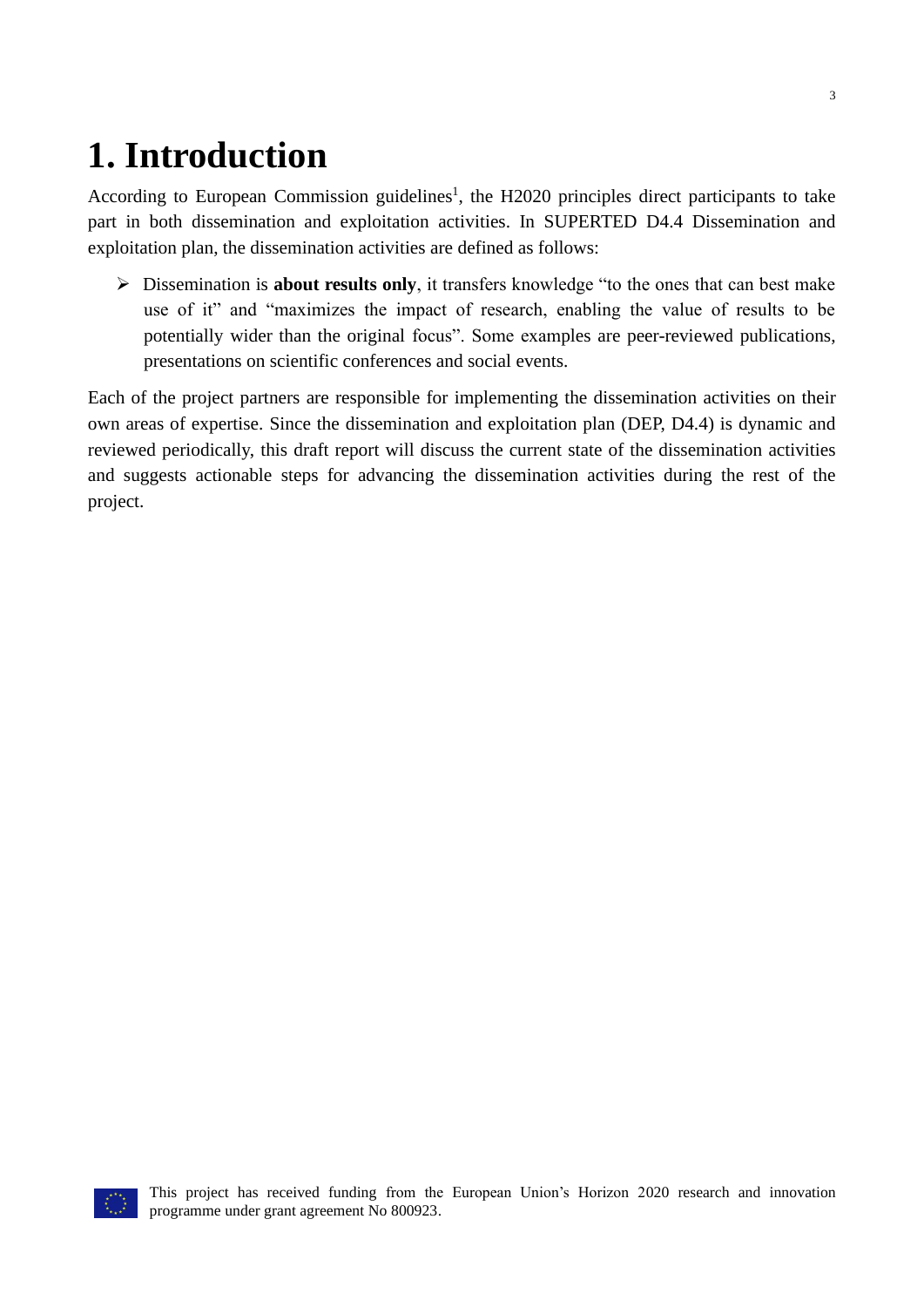# **2. Dissemination activities**

## **2.1 Press releases on high impact factor articles**

Based on the D4.4 DEP, more that 30 research papers have been expected to emerge as a result of the project. This landmark has been reached during summer 2020 which means the publication activities have exceeded expectation by the half point of the project. Currently, there are nearly 50 peer-reviewed articles that acknowledge the project listed on the SUPERTED website [\(https://superted-project.eu/publications\)](https://superted-project.eu/publications). In addition, publishing in high-impact (>7) journals is encouraged. Accompanying high-impact publications with a press release for international media and the AlphaGalileo service is an important goal for reaching the general public.

Overall, there have been 9 publications in high-impact journals (IF>7). Six of those publications have one or more press releases linked to them. The press releases have been published on the institution websites of the project members and listed on the SUPERTED website [https://superted](https://superted-project.eu/news)[project.eu/news.](https://superted-project.eu/news)

| <b>Publication</b>                                                                                                                                                                                                                                                                                                                                | <b>Press release</b>                                                                                                                                                                                                                                                                        |
|---------------------------------------------------------------------------------------------------------------------------------------------------------------------------------------------------------------------------------------------------------------------------------------------------------------------------------------------------|---------------------------------------------------------------------------------------------------------------------------------------------------------------------------------------------------------------------------------------------------------------------------------------------|
| "Gate-controlled suspended titanium nanobridge<br>supercurrent transistor" M. Rocci, G. De Simoni,<br>C. Puglia, D. Degli Esposti, E. Strambini, V.<br>Zannier, L. Sorba, and F. Giazotto, ACS Nano, 14,                                                                                                                                          | http://web.nano.cnr.it/sqel/2020/09/16/gate-<br>controlled-suspended-titanium-nanobridge-<br>supercurrent-transistor-published-on-acs-<br>nano/                                                                                                                                             |
| 10,<br>$12621 - 12628$ ,<br>2020,<br>DOI:<br>https://doi.org/10.1021/acsnano.0c05355<br>$\langle$ arXiv<br>publication)                                                                                                                                                                                                                           |                                                                                                                                                                                                                                                                                             |
| "A Josephson phase battery" E. Strambini, A.<br>Iorio, O. Durante, R. Citro, C. Sanz-Fernández, C.<br>Guarcello, I. V. Tokatly, A. Braggio, M. Rocci, N.<br>Ligato, V. Zannier, L. Sorba, F. S. Bergeret and F.<br>Giazotto, Nat. Nanotechnol. 15, 656-660, 2020,<br><b>DOI:</b> https://doi.org/10.1038/s41565-020-0712-7<br>(arXiv publication) | http://web.nano.cnr.it/sqel/2020/06/17/a-<br>josephson-phase-battery-has-been-<br>published-on-nature-nanotechnology/<br>https://cfm.ehu.es/cfm_news/a-phase-<br>battery-for-quantum-technologies/<br>http://web.nano.cnr.it/sqel/2020/07/25/press-<br>review-of-a-josephson-phase-battery/ |
| "Nonlinear thermoelectricity with electron-hole<br>symmetric systems" G. Marchegiani, A. Braggio,<br>and F. Giazotto Phys. Rev. Lett. 124, 106801,<br>2020,<br>DOI:<br>https://doi.org/10.1103/PhysRevLett.124.106801                                                                                                                             | http://web.nano.cnr.it/sqel/2020/03/26/nonli<br>near-thermoelectricity-with-electron-hole-<br>symmetric-systems-published-on-physical-<br>review-letters/                                                                                                                                   |

*Table 1: Press releases on publications with high impact factor.*



This project has received funding from the European Union's Horizon 2020 research and innovation programme under grant agreement No 800923.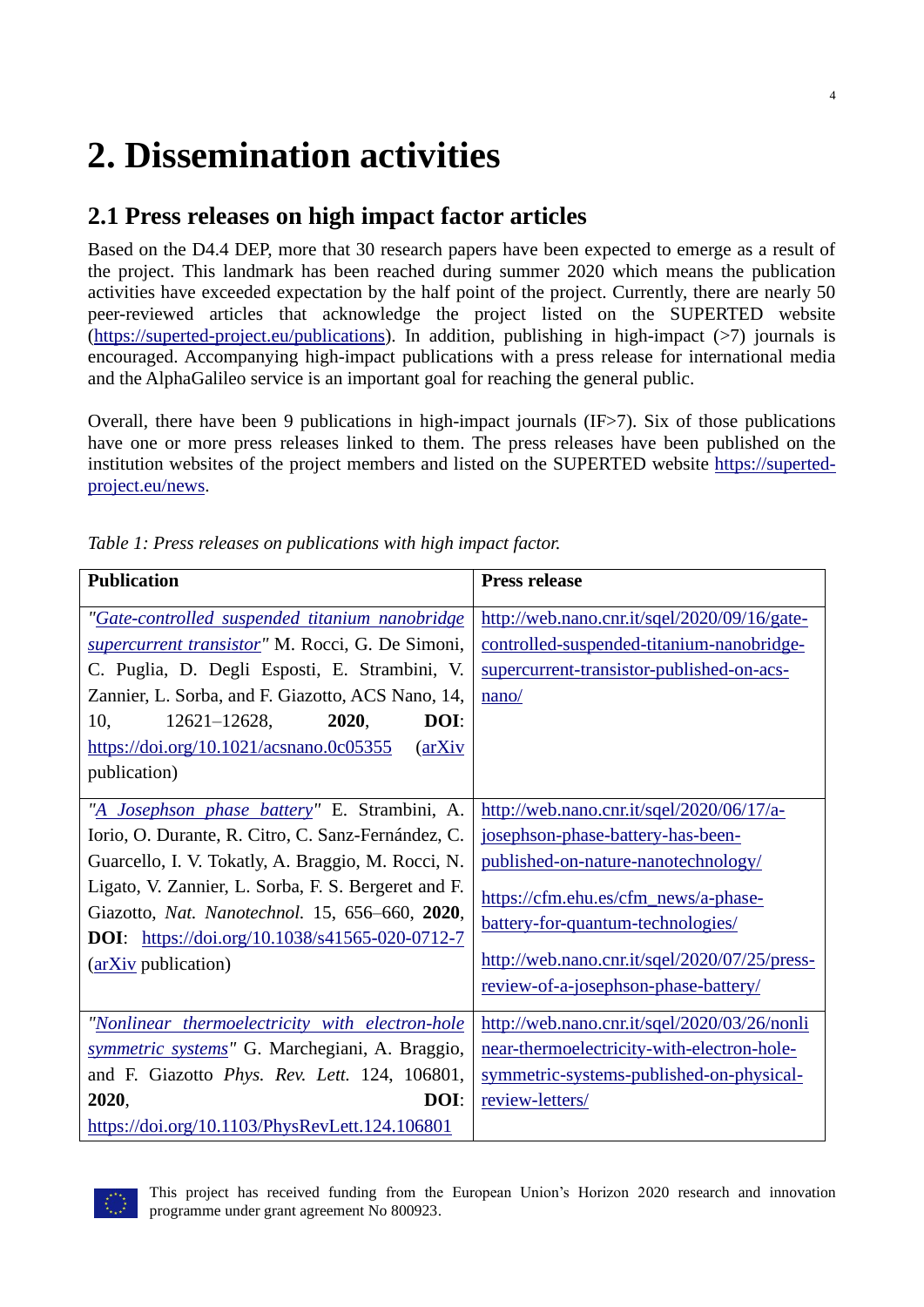| (arXiv publication)                                                                                                                                                                                                                                                                                                         |                                                                                                                                           |
|-----------------------------------------------------------------------------------------------------------------------------------------------------------------------------------------------------------------------------------------------------------------------------------------------------------------------------|-------------------------------------------------------------------------------------------------------------------------------------------|
| "Thermal, electric and<br>in<br>spin<br>transport<br>superconductor/ferromagnetic-insulator<br>structures", T. T. Heikkilä, M. Silaev, P.<br>Virtanen, S. F. Bergeret, <i>Progress in Surface</i><br>Science, 94<br>(3),<br>100540, 2019, DOI: doi.org/10.1016/j.progsurf.2<br>$\underline{019.100540}$ (arXiv publication) | https://www.jyu.fi/science/en/nanoscience-<br>center/research/research-highlights/research-<br>highlights-of-year-2019                    |
| "Field-Effect Controllable Metallic Josephson<br><i>Interferometer</i> " F. Paolucci, F. Vischi, G. De<br>Simoni, C. Guarcello, P. Salinas, and<br>$F_{\cdot}$<br>Giazotto, Nano Letters, 19, 6263-6269, 2019,<br><b>DOI</b> : $\frac{doi.org/10.1021/acs.nanolett.9b02369}{(arXi)}$<br>$\underline{v}$ publication)        | http://web.nano.cnr.it/sqel/2019/09/17/field-<br>effect-controllable-metallic-josephson-<br>interferometer-published-on-nano-letters/     |
| "Josephson Field-Effect Transistors Based on All-<br><i>Metallic Al/Cu/Al Proximity Nanojunctions</i> " G.<br>De Simoni, F. Paolucci, C. Puglia, and F.<br>Giazotto, ACS Nano, 13 (7), 7871-7876, 2019,<br>DOI: doi.org/10.1021/acsnano.9b02209 (arXiv<br>publication)                                                      | http://web.nano.cnr.it/sqel/2019/06/21/josep<br>hson-field-effect-transistors-based-on-all-<br>metallic-al-cu-al-proximity-nanojunctions/ |

## **2.2 Talks**

#### **2.2.1 Conferences**

The project results are presented as oral presentation, posters, etc. at major international meetings and conferences. Scientific meetings are useful forums for communicating the project results and sharing ideas with the SUPERTED target audience. Unfortunately, the opportunities to participate in face-to-face discussions at scientific meetings has been limited since the outbreak of COVID-19.

M. Carrega, S. Guiducci, A. Iorio, L. Bours, E. Strambini, G. Biasiol, M. Rocci, V. Zannier, L. Sorba, F. Beltram, S. Roddaro, F. Giazotto, and S. Heun, "Investigation of InAs–based devices for topological applications," Proc. SPIE 11090, Spintronics XII, 110903Z (16 September 2019); <https://doi.org/10.1117/12.2527754>

During Nanowire Week held in Pisa from 23rd to 27th of September 2019, Elia Strambini gave a talk titled *"Magnetically-driven anomalous phase shift in InAs nanowire Josephson Junctions".* <http://web.nano.cnr.it/sqel/2019/09/28/sqel-at-the-nanowire-week-2019/>

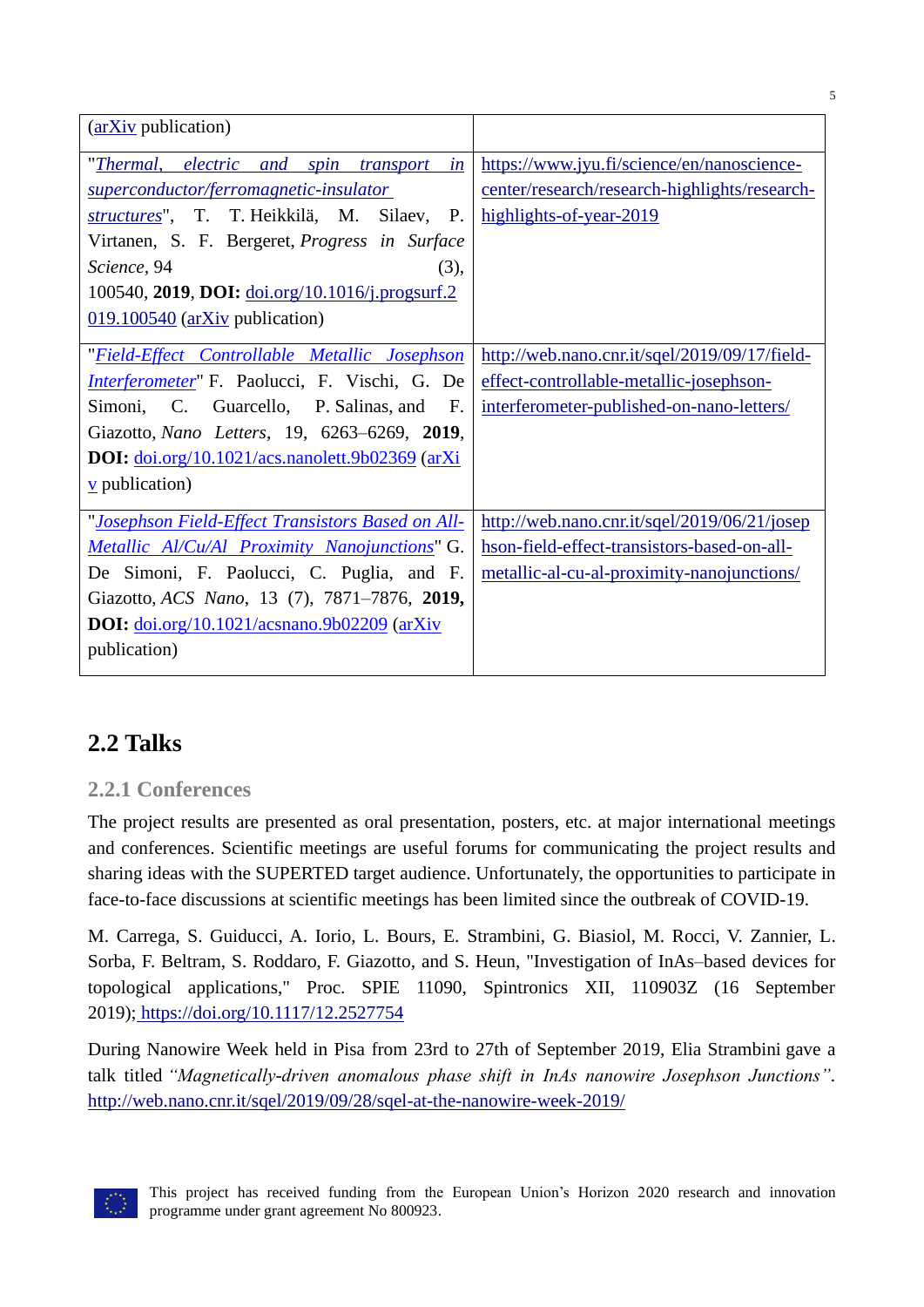#### **2.2.2 Outreach activities**

The public lectures by the consortium researchers have taken place in events such as Researchers' Night, International day of the women and girls in science, the annual Jyväskylä summer school, etc. The events are mainly organized by partner institutes. Significant part of the public lectures or outreach activities have been cancelled or organized in alternative format after March 2020 due to COVID-19. For example, the annual Jyväskylä summer school did not take place in 2020 and it was postponed to 2021.

#### **2.3 Lab tours**

At the start of the project, several lab tours were expected to take place based on previous activities. At the JYU Nanoscience Center (NSC), the SUPERTED researchers are involved in guided tours and numerous visitors (school children, collaborators, public, etc.) visit the center yearly. Correspondingly, CFM carries out a program of visits for high school students, approximately every two weeks during the academic year. In addition to visits to the facilities, CFM and DIPC offers students the opportunity to directly interact with PhD students, post-doc researchers, professors, and other scientific staff. In year 2018, around 500 students visited CFM.

These visits and lab tours were carried out normally until March 2020. After the COVID-19 pandemic outbreak, the visits and lab tours came to an abrupt halt. At the time of the reporting, the COVID-19 pandemic is still in full force and the visits and lab tours have not been reinstalled. Only occasional, individual visits have taken place since March 2020.

### **2.4 Other activities**

Other dissemination activities include institute reports, press releases related to the project in general, the project webpage and social media.

Institute reports

- ➢ [Newsletter of NSC in 2018](https://www.jyu.fi/science/en/nanoscience-center/current/nsc-newsletter/nsc-newsletter-2018)
- ➢ Annual report [of the Department of Physics at JYU in 2018](https://www.jyu.fi/science/en/physics/current/annual-reports/jyfl-annual-report-2018_web.pdf)
- $\triangleright$  [Activity report of the CFM in 2018](https://cfm.ehu.es/view/files/CFM-2018memoria-web.pdf)

Press releases

- ➢ "*[The American Physical Society recognized Ilari Maasilta's merits as a Referee](https://www.jyu.fi/science/en/current/current/the-american-physical-society-recognized-ilari-maasiltas-merits-as-a-referee)*", JYU, 3/2020
- ➢ Doctoral dissertation: "*[31.2.2020 M.Sc. Faluke Aikebaier \(Faculty of Mathematics and](https://www.jyu.fi/en/current/archive/2020/01/31-1-2020-m-sc-faluke-aikebaier-faculty-of-mathematics-and-science-physics)  [Science, Physics\)](https://www.jyu.fi/en/current/archive/2020/01/31-1-2020-m-sc-faluke-aikebaier-faculty-of-mathematics-and-science-physics)*", JYU, 1/2020
- ➢ *["Non-adiabatic dynamics of strongly driven diffusive Josephson junctions"](https://www.jyu.fi/en/current/archive/2019/12/non-adiabatic-dynamics-of-strongly-driven-diffusive-josephson-junctions)*, JYU, 12/2019
- ➢ Nadia Ligato awarded at "*[RAITH Micrograph Award 2019](http://web.nano.cnr.it/sqel/2019/11/01/nadia-ligato-awarded-at-raith-micrograph-award-2019/)*", CNR, 11/2019
- This project has received funding from the European Union's Horizon 2020 research and innovation programme under grant agreement No 800923.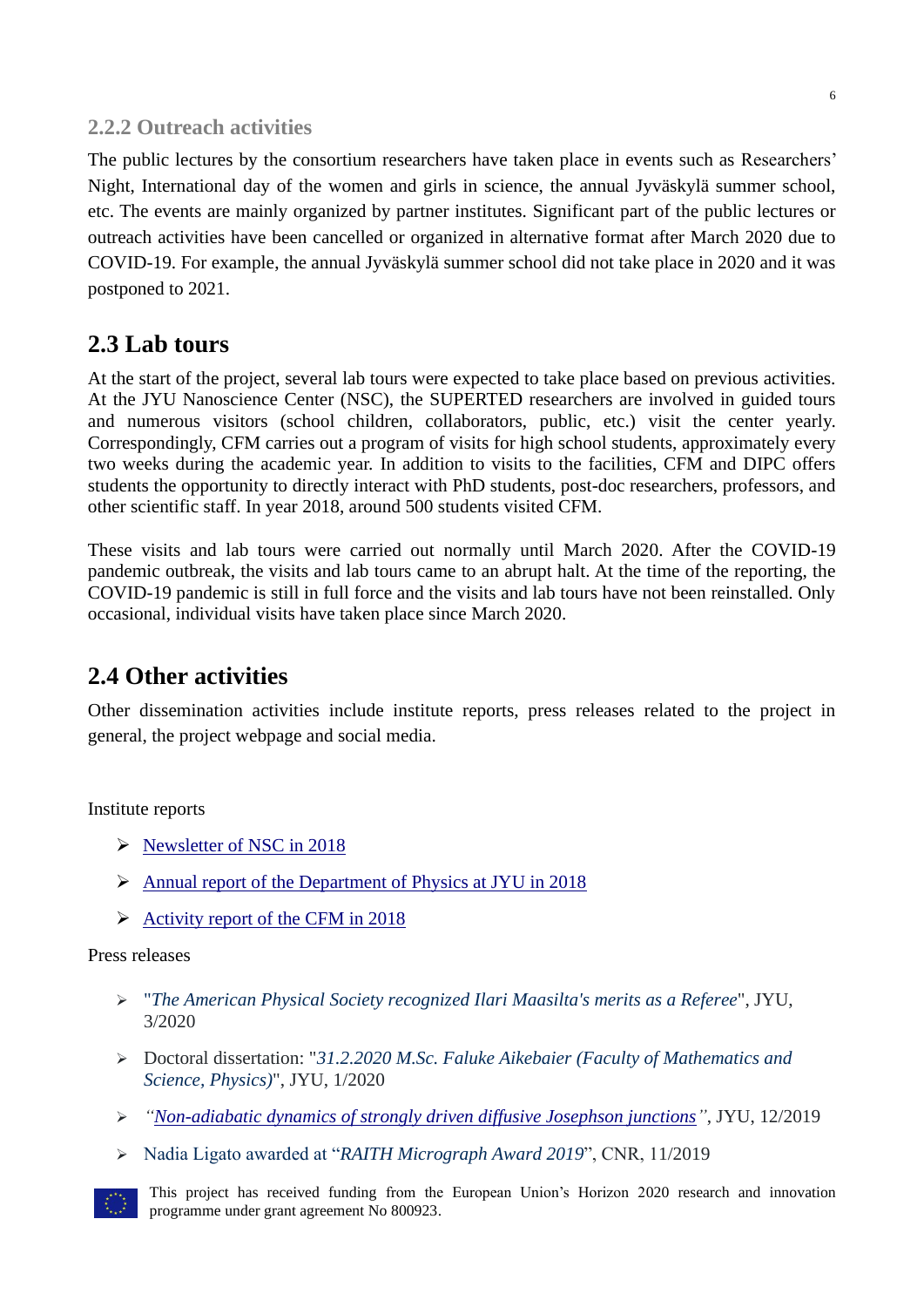- ➢ "*[Researchers developing an ultrasensitive radiation detector meet in Jyväskylä](https://www.jyu.fi/en/current/archive/2018/09/researchers-developing-an-ultrasensitive-radiation-detector-meet-in-jyvaskyla)*", JYU, 9/2018
- ➢ "*[European Project SUPERTED](https://bihurcrystal.com/european-project-superted/)*", BIHUR, 8/2018
- ➢ "*[La Comisión Europea, dentro de su programa FET Open \(Future Emerging Technologies\),](http://bit.ly/2FXFE3C)  [ha concedido tres millones de euros a Superted](http://bit.ly/2FXFE3C)*", CFM, 5/2018
- ➢ "*[European funding for developing a new type of radiation detector](https://www.jyu.fi/en/news/archive/2018/04/tiedote-2018-04-16-07-35-23-397478)*", JYU, 4/2018

#### YouTube videos

- ➢ Tero Heikkilä explains the SUPERTED project and its goal to realize the world's first superconducting thermoelectric detector of light [https://www.youtube.com/watch?v=svdSj0pqe0c&feature=youtu.be.](https://www.youtube.com/watch?v=svdSj0pqe0c&feature=youtu.be)
- ➢ Ilari Maasilta, Zhuoran Geng and Ari Helenius focus on the practical aspects of the project [https://www.youtube.com/watch?v=ccM3VekmLMw.](https://www.youtube.com/watch?v=ccM3VekmLMw)

#### **Twitter**

➢ SUPERTED project uses Twitter to tweet relevant information. So far, there has been 33 tweets and retweets on the SUPERTED-project account.

<https://twitter.com/SupertedP>

7

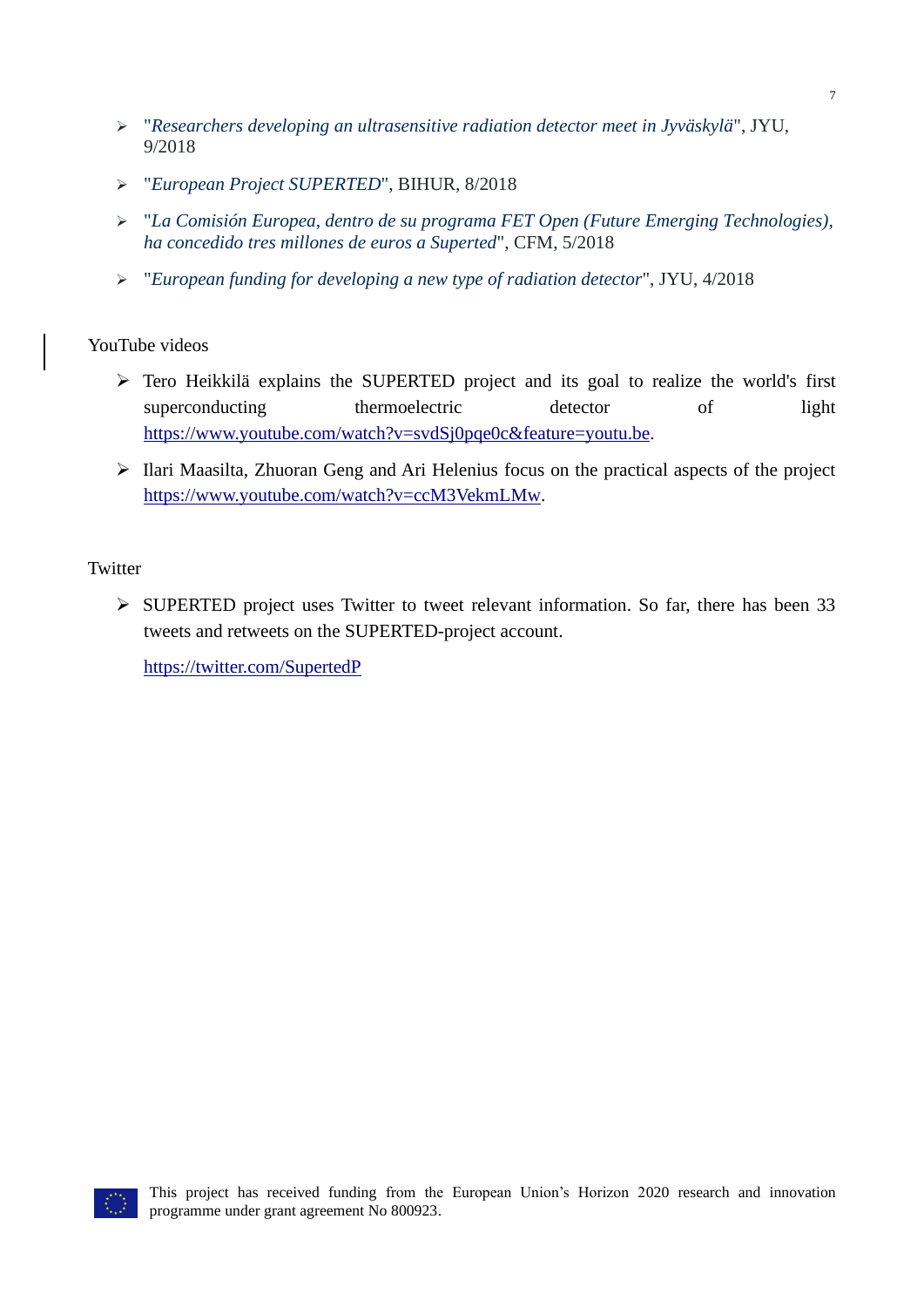## **3. Conclusions**

The publication activities of the project have already exceeded expectations. Nearly 50 articles have been published with an affiliation to the project. Nine of the publications have been published in high impact journals and they have been linked to 6 press releases. One of the publications has also gained attention on multiple media outlets (Table 1).

Talks and lab tours as well as other outreach activities have been significantly affected by the COVID-19 pandemic. As a result, events have been cancelled or they have been organized using a format that limits the overall reach. At the  $30<sup>th</sup>$  month of the project, it is still impossible to predict how the COVID-19 pandemic is going to go forward. Currently, despite of the vaccination efforts finally advancing, it is highly possible that the situation related to public events and traveling is not going to normalize during 2021. Thus, SUPERTED project considers alternative options to maximize the impact of research. Instead of the traveling that was originally planned, attention should be shifted towards more active online presence. There is a short film planned for the end of the project but to further support the originally planned efforts, holding online seminars and improving social media presence can be very beneficial options.